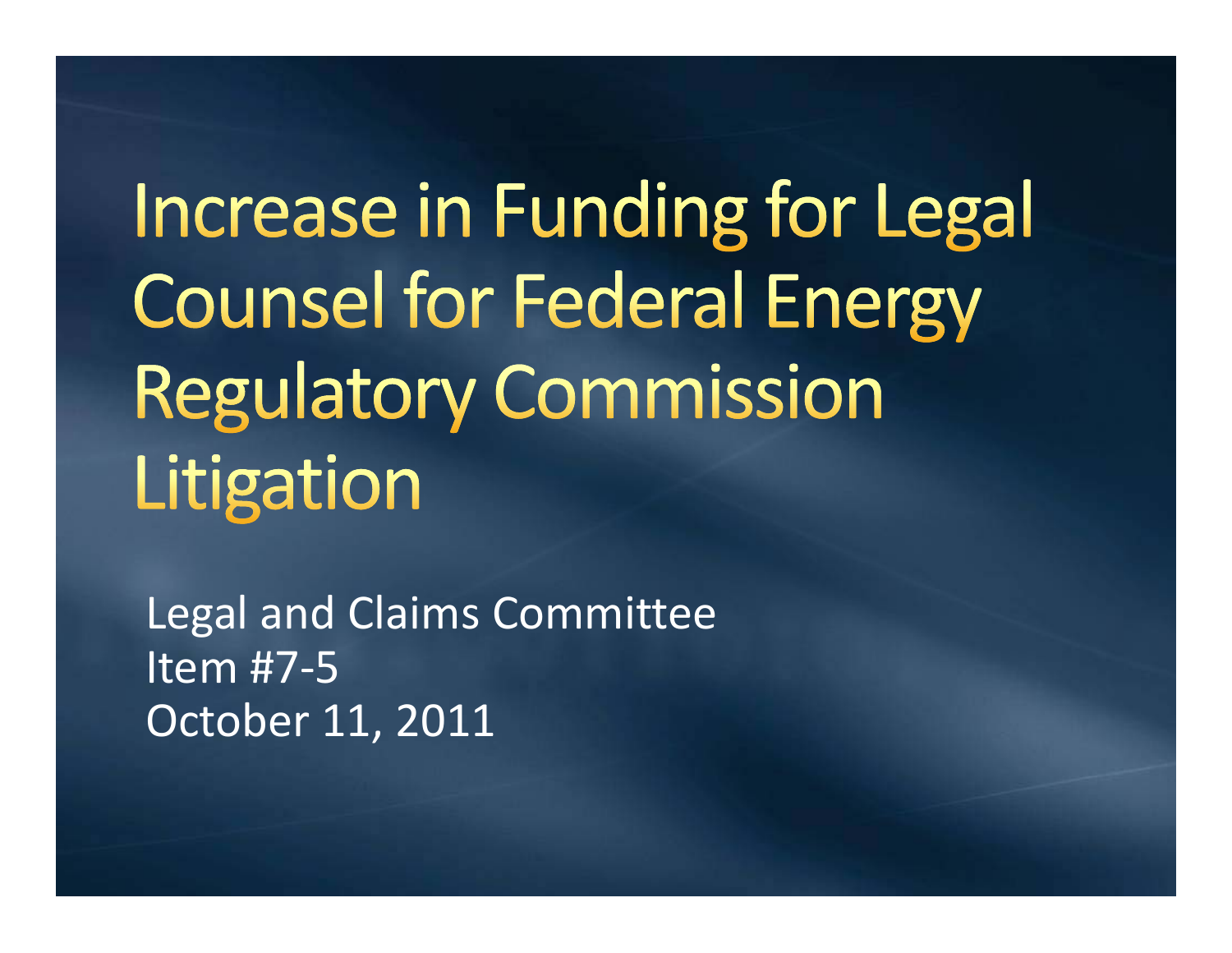### **MWD Participation in FERC Litigation**

- MWD intervenes in FERC proceedings when the financial stakes are high
- MWD partners with the State Water Contractors and other governmental entities to share costs
- MWD works closely with DWR, but, in order to protect our interests, we often raise issues that DWR does not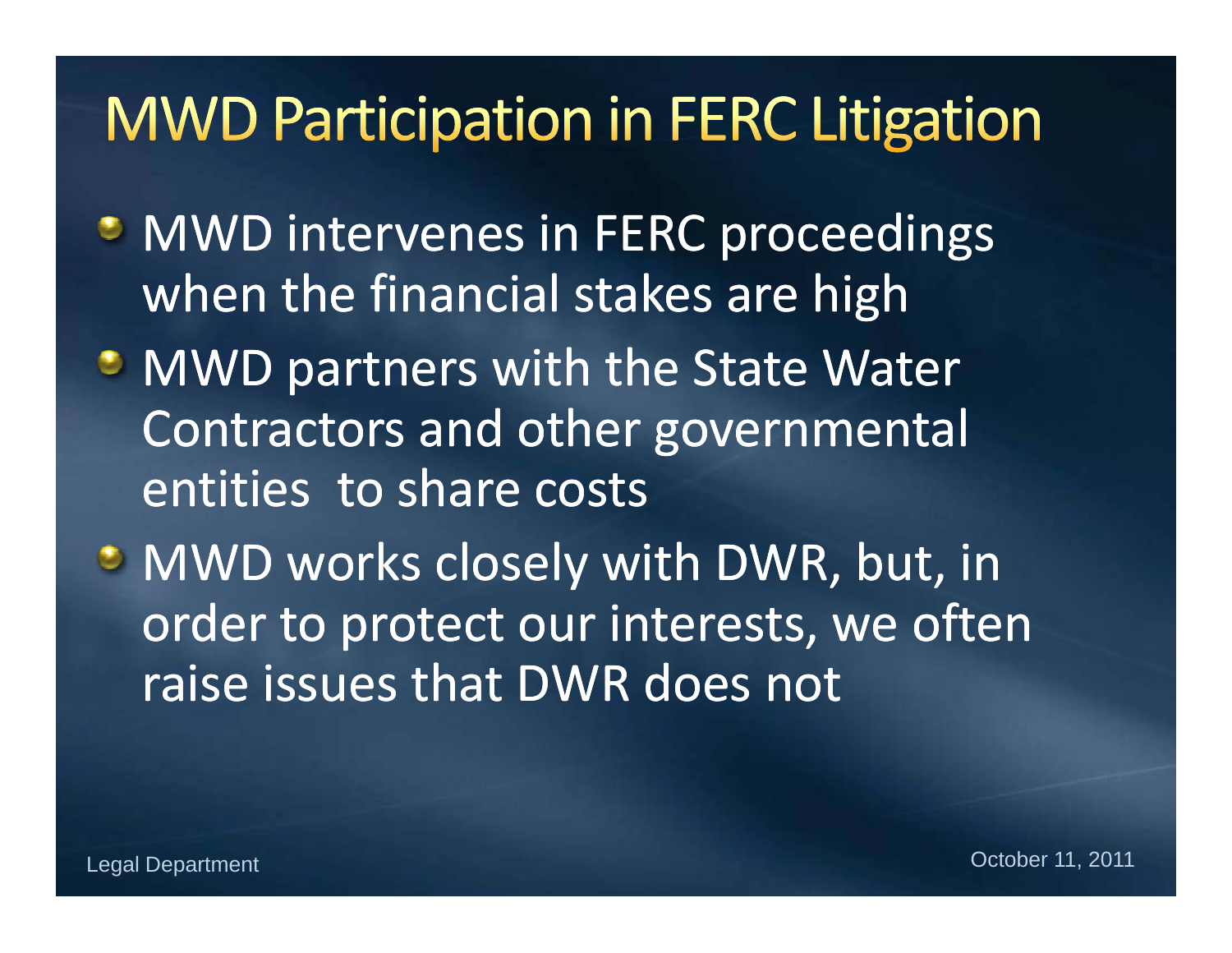#### **Transmission Rate Cases**

- MWD's primary focus at FERC is on Investor ‐Owned Utility (IOU) rate cases
- PG&E and SCE rate cases:
	- IOUs need to build transmission to obtain renewable energy and replace aging in frastructure
	- In the past few years, PG&E and SCE have proposed Transmission Revenue Requirement (TRR) increases of over 20% per year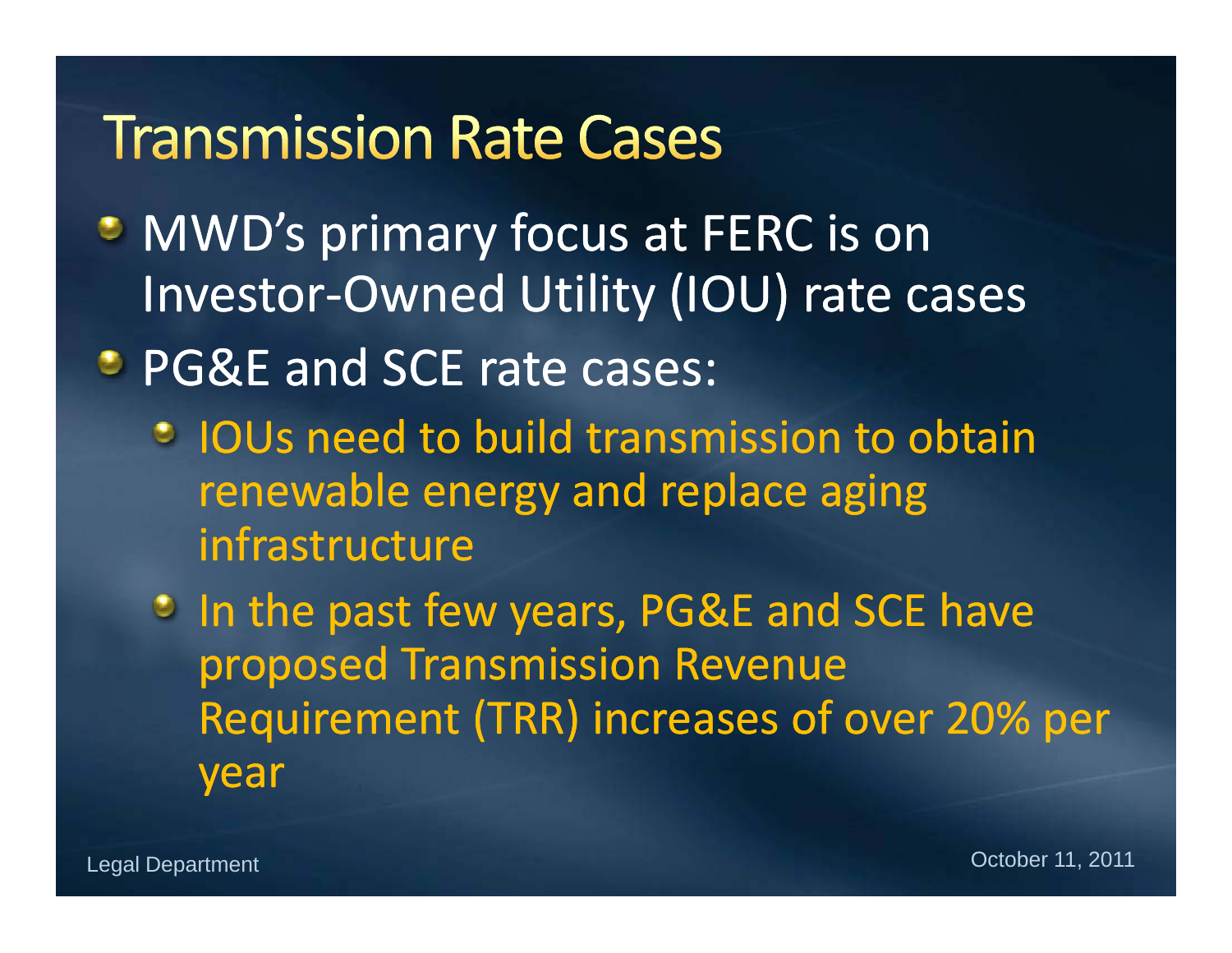#### **FERC Counsel**

- **Duncan, Weinberg, Genzer & Pembroke,** P.C. (DWGP) has represented MWD in FERC proceedings since 1995
- In consultation with the Legal Department, DWGP files protests, negotiates settlements, and, if necessary, litigates on MWD's behalf
- DWGP's representation of other California entities allows MWD to save money through cost-sharing arrangements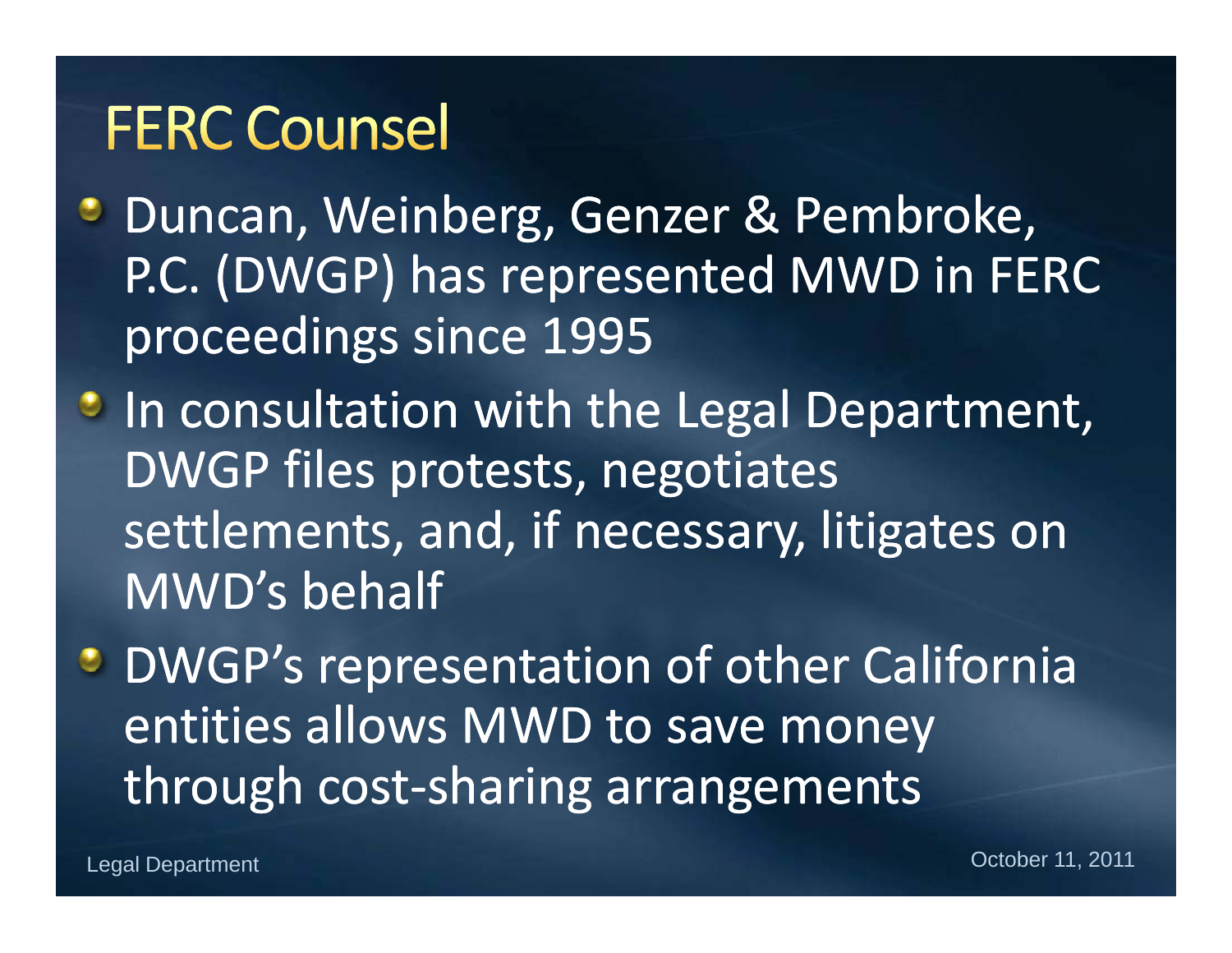## What is the impact of MWD's involvement?

- In 2010, PG&E filed an annual TRR of \$1,013,900,000
- Due to the arguments of MWD and other intervenors, FERC suspended the rates for 5 months, resulting in <sup>a</sup> cost savings of roughly \$2.8 million to the SWP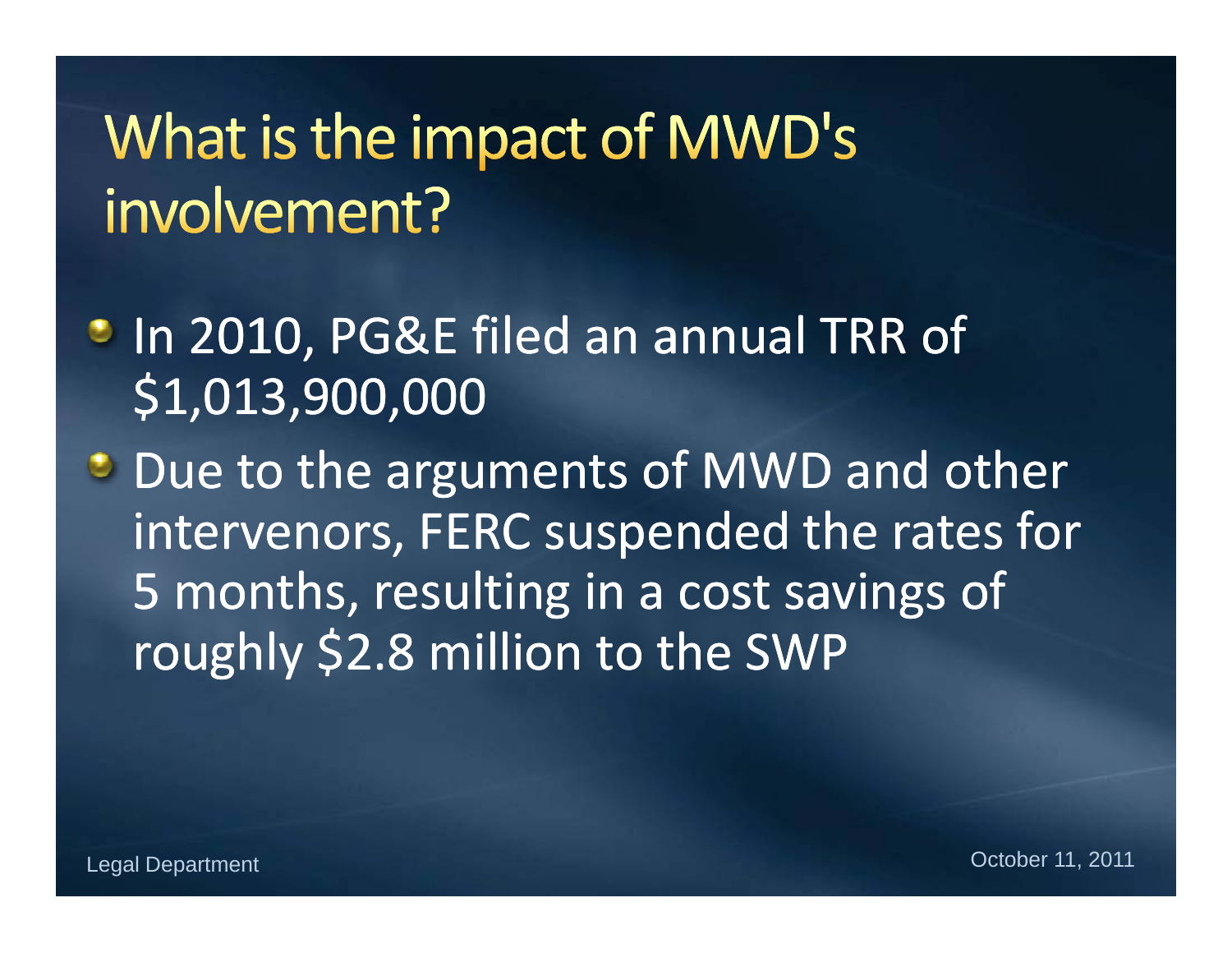# What is the impact of MWD's involvement? (cont.)

- MWD and other intervenors were also successful in negotiating <sup>a</sup> reduction of PG&E's TRR to \$922 million, which was approved by FERC in August
- This reduction will result in annual savings to the SWP of approximately \$1.8 million
- Similar results have been obtained with respect to SCE's annual TRR filings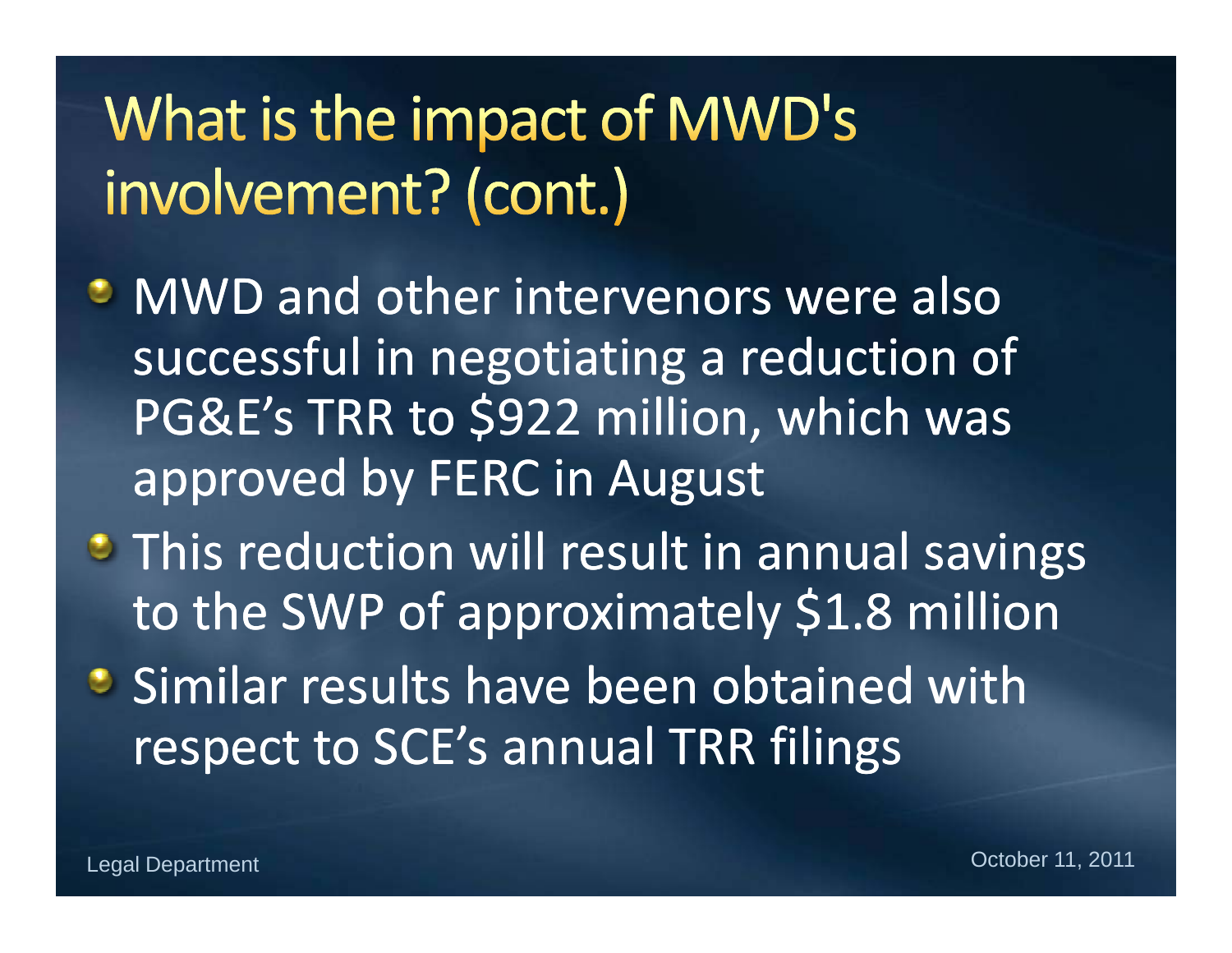### **Value of DWGP Representation**

- DWGP has obtained favorable results at very reasonable rates
- The additional funding of \$100,000 will be the first increase in the DWGP contract since March of 2009
- The Legal Department intends to further lower the costs of FERC representation by shifting representation to the SWC for issues where we share <sup>a</sup> common interest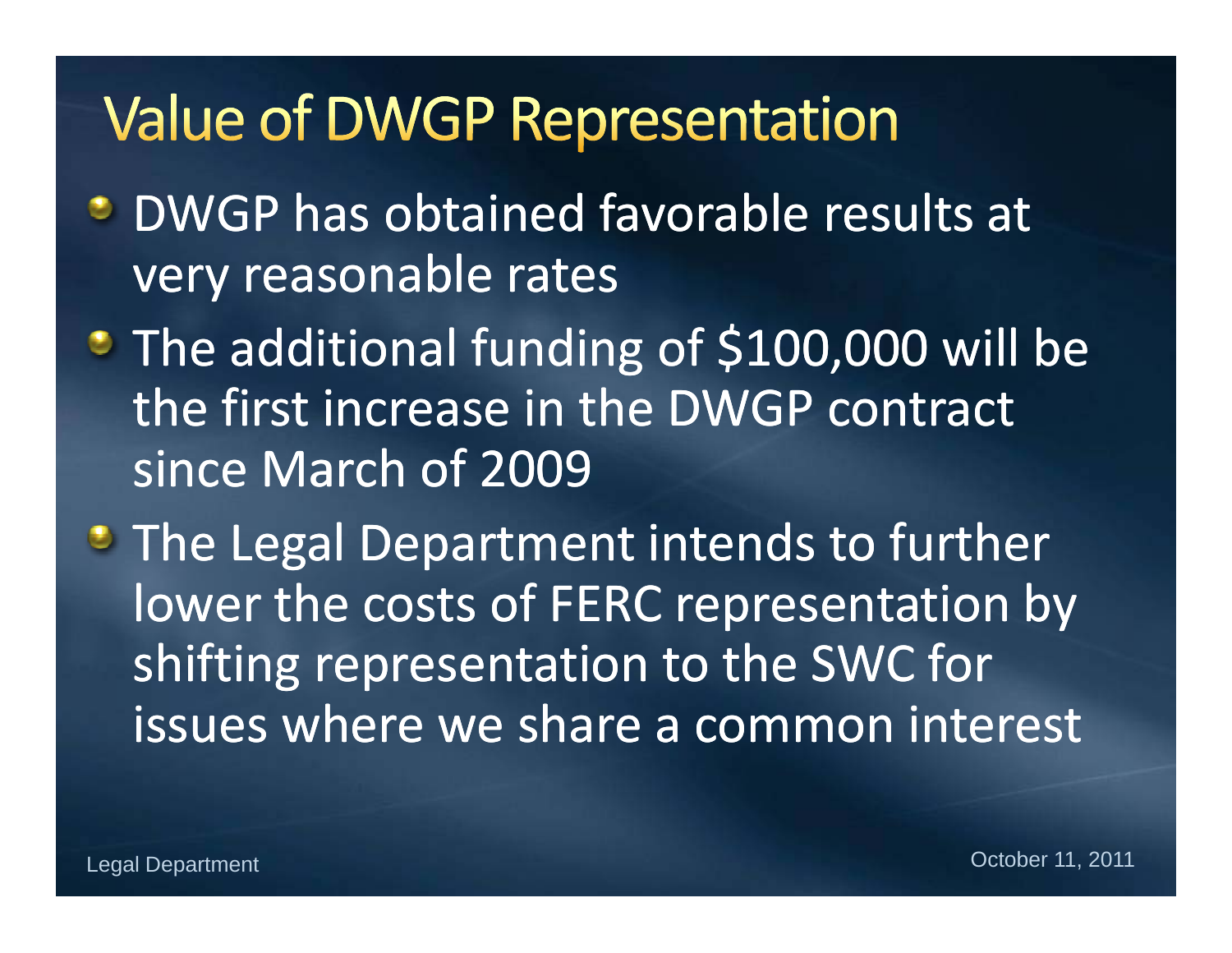### **Board Options**

#### c Option #1

Adopt the CEQA determination and authorize amendment of agreement with DWGP to an amount not to exceed \$3.025 million

#### O, Option #2

Do not approve authorization of amendment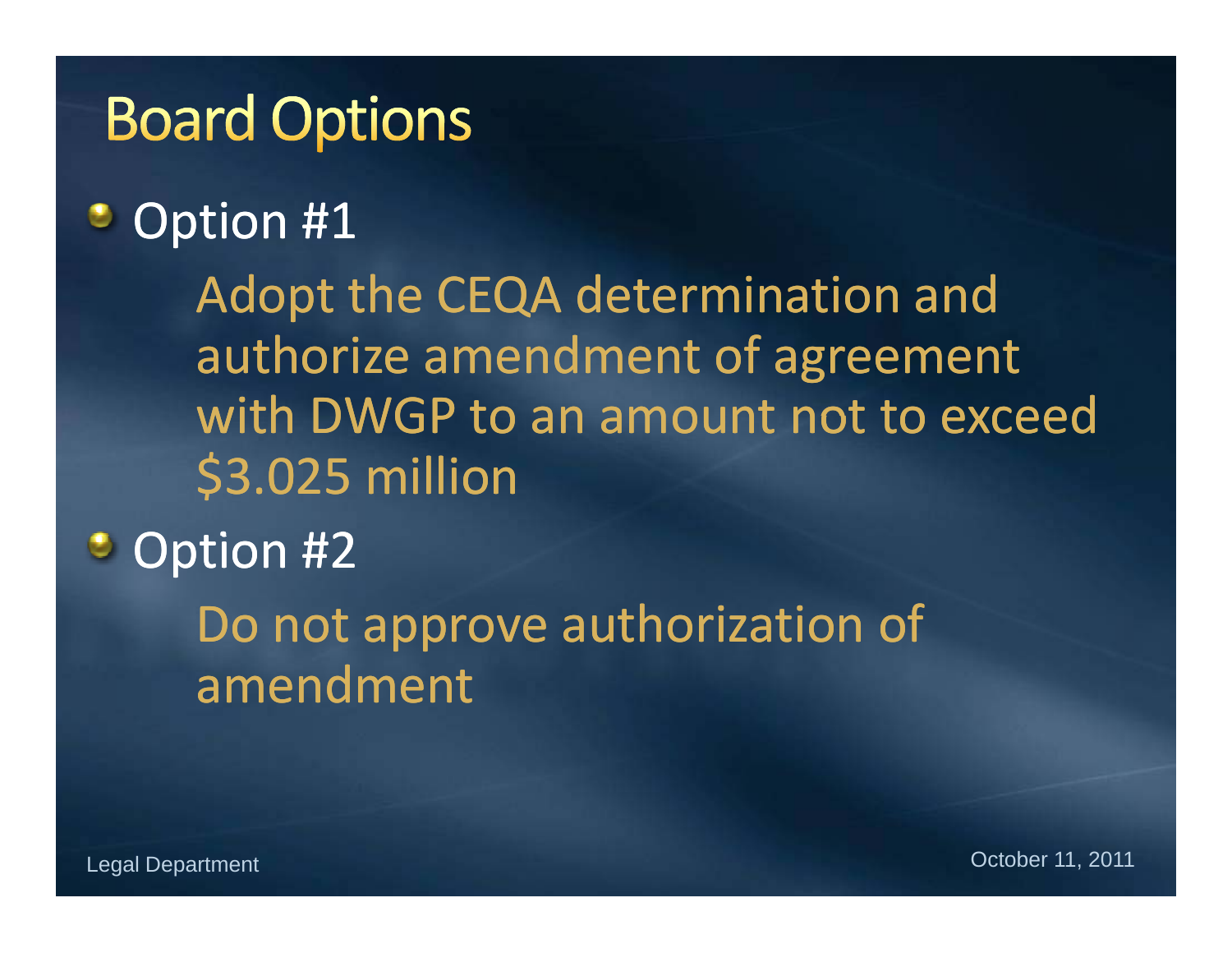### Recommendation

#### **C** Option #1